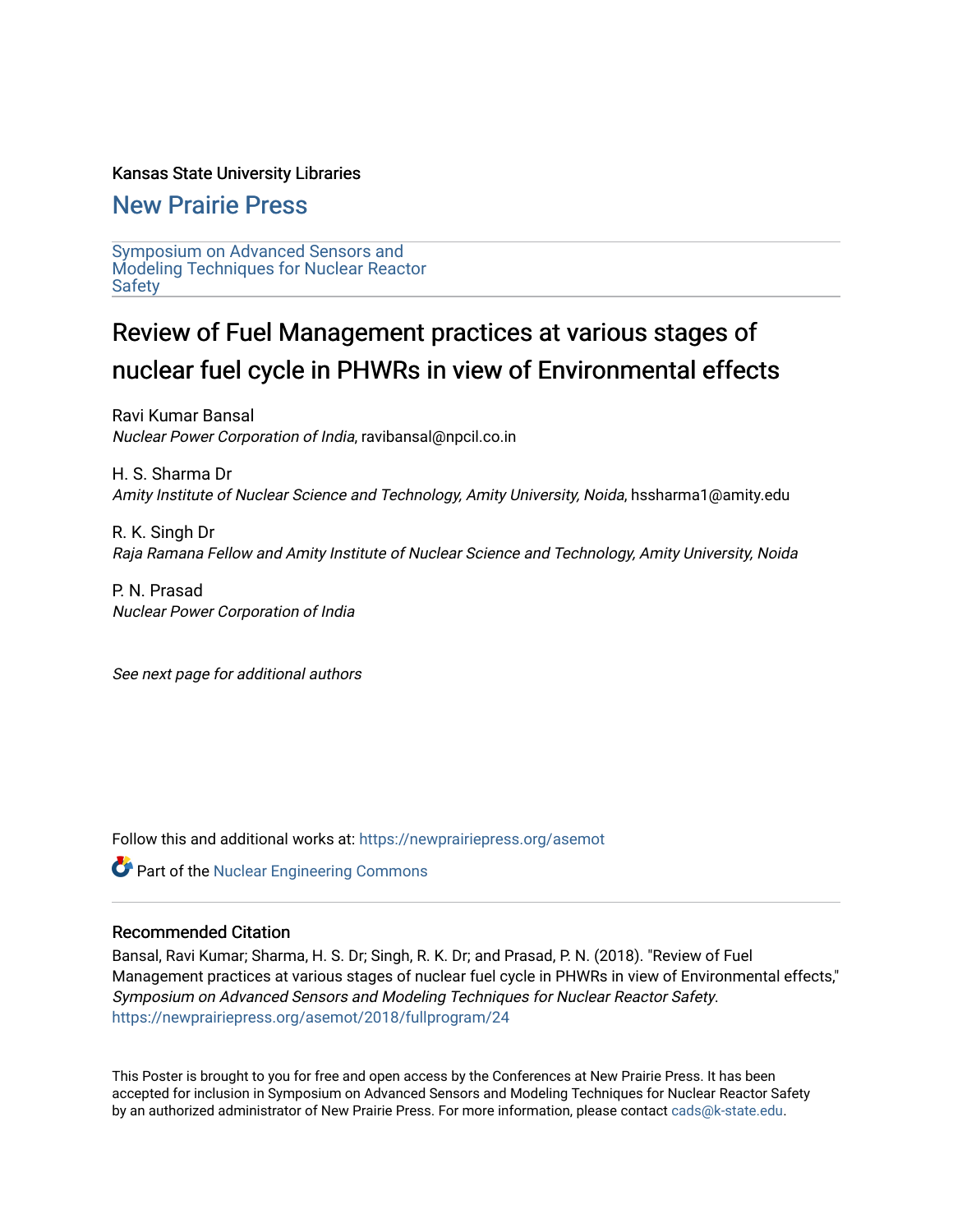# Presenter Information

Ravi Kumar Bansal, H. S. Sharma Dr, R. K. Singh Dr, and P. N. Prasad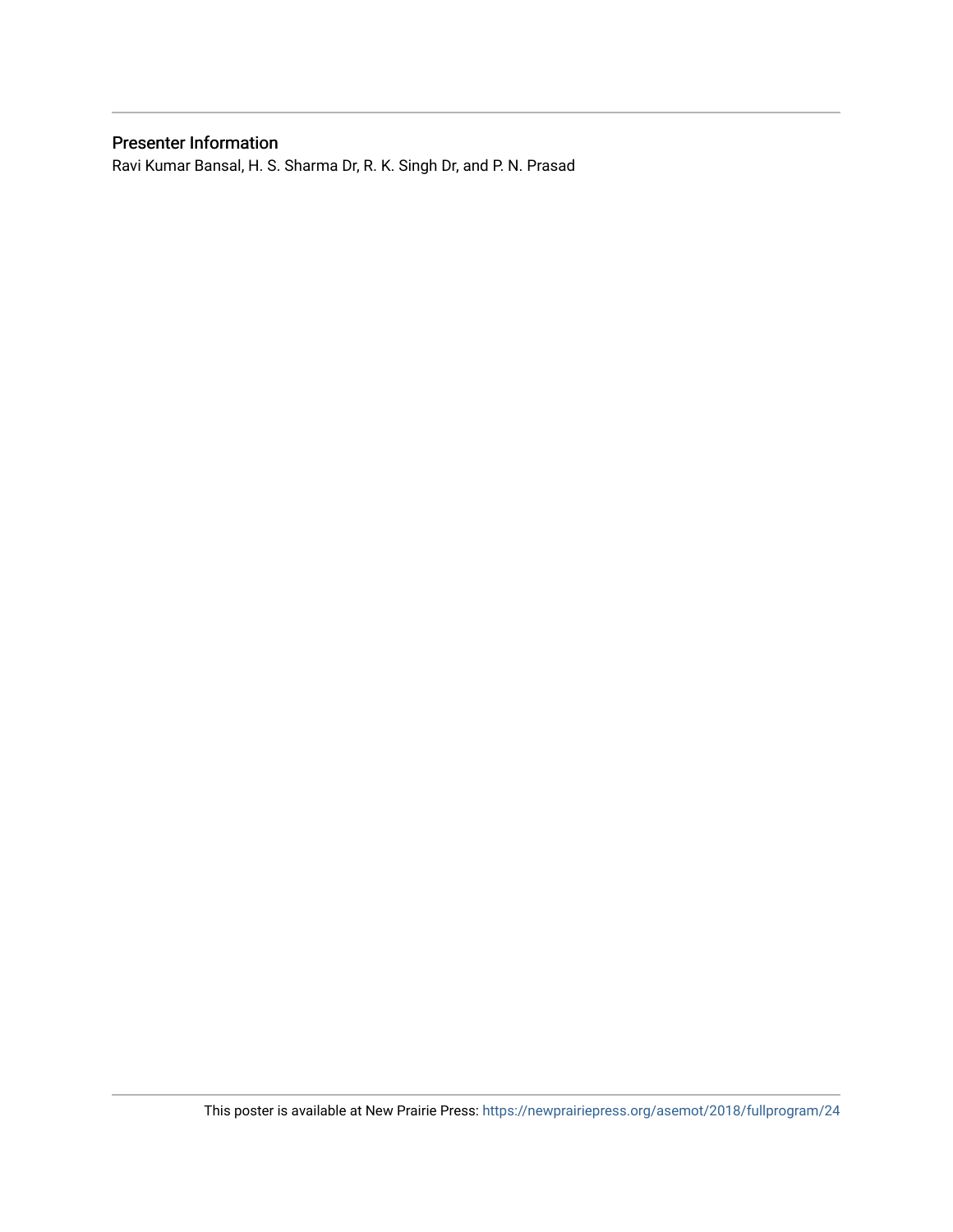# **Review of Fuel Management Practices at Various stages of Nuclear Fuel Cycle in PHWRs in view of Environmental Effects**

Ravi K Bansal\*, H.S. Sharma † , Tejram† , Ram Kumar Singh‡ and P. N. Prasad

*\*, Nuclear Power Corporation of India Limited, Anushakti Nagar, Mumbai. ravibansal@npcil.co.in*

*†Amity Institute of Nuclear Science and Technology, Amity University, Noida, Uttar Pradesh, hssharma1@amity.edu, tram@amity.edu*

#### **1.0 INTRODUCTION**

Electricity is the key element for human development on earth. Therefore, to meet the demand of increasing electricity generation, it is essential to enhance the capacity of pollution free nuclear energy along with other available energy sources. India has the total installed capacity of 6780 MWe of Nuclear Power as as on date and around 15700 MWe is being planned to installed in future by 2031 with commissioning more nuclear reactors which including the ones under construction/planning stage.

Currently about 454 nuclear reactors are operating all over the world and the nuclear power contributes to over 11% of total electricity produced globally.[1] In view of the fast depleting fossil fuels (coal, oil etc.) reserves and need of clean and green source of energy, nuclear power looks to be highly attractive option, which is free from  $SO_x$ ,  $NO_x$ ,  $CO_x$ gases that is released in conventional fossil fuel based power plants. The nuclear power technology has developed and matured as a safe, clean and efficient means of electricity generation for meeting the global expanding energy needs. However, the public understanding and acceptability of nuclear power earlier remained shrouded in myths and fears quite disproportionate to the scientific facts for the last four decades following Three miles, Chernobyl and Fukushima severe accidents. Following the demonstration of the safe nuclear power technology  $2.0$ severe accident management and the understanding of the hazards emanating from the natural events, the public is now accepting the nuclear energy generation for societal benefits and is now aware that the risk associated with radiation from Nuclear Power Plants is minimal due to the restricted and acceptable releases, which at present are extremely low and comparable to the natural background radiation levels. However, it is recognized that excess exposure to radiation could lead to clinical damage in tissues of human body and has potential for delayed induction of malignancies. It is therefore very essential that radiation exposure are strictly controlled during the complete fuel cycle right from the transportation of radioactive material including nuclear fuel to nuclear

reactors for power generation, in-core fuel management, including online refueling, to run the nuclear power station, disposal of generated radioactive waste so as to limit the exposure for occupational workers as well as to the public. All these activities are performed as per guidelines and safety standards set by International Atomic Energy Agency (IAEA) as recorded in various IAEA guides.

Looking into the large years of experience of nuclear power across the world vis a vis the overall fuel management in the complete nuclear fuel cycle, it is important to review the Linear-No-Threshold (LNT) principle in a scientific manner. LNT principle based on linear interpolation from data collected at very high radiation levels of radiation exposure resulted into the myth that that any insignificant amount of radiation exposure howsoever small can affect the human body is cause for the deeply rooted fear of radiation in public mind. This has enormous political, economic, social and psychological impact on nuclear industry and the scientific measures have been initiated to address this problem. Meanwhile it is prudent that a systematic study be undertaken to examine the impact associated with the generation of nuclear power resulting from a number of processes and operations involved in the complete nuclear fuel cycle, which has been addressed in the paper. [1]

#### **2.0 MINING, MILLING and FUEL FABRICATION**

Uranium ores are found in many parts of the world but with different varying percentage of uranium up to 2% mainly in form of oxide minerals. Since medium grade ores contain large amount of inert material, a concentration operation is needed in a mill located close to the mining area. Typical operations utilize either chemical leaching or solvent extraction process. The product is known as yellow cake which contains around  $80\%$  U<sub>3</sub>O<sub>8</sub>. This yellow cake is then transported to a central purification facility where further chemical operations are carried out to remove impurities and produce nuclear grade uranium dioxide or uranium hexafluoride for subsequent use in fuel fabrication.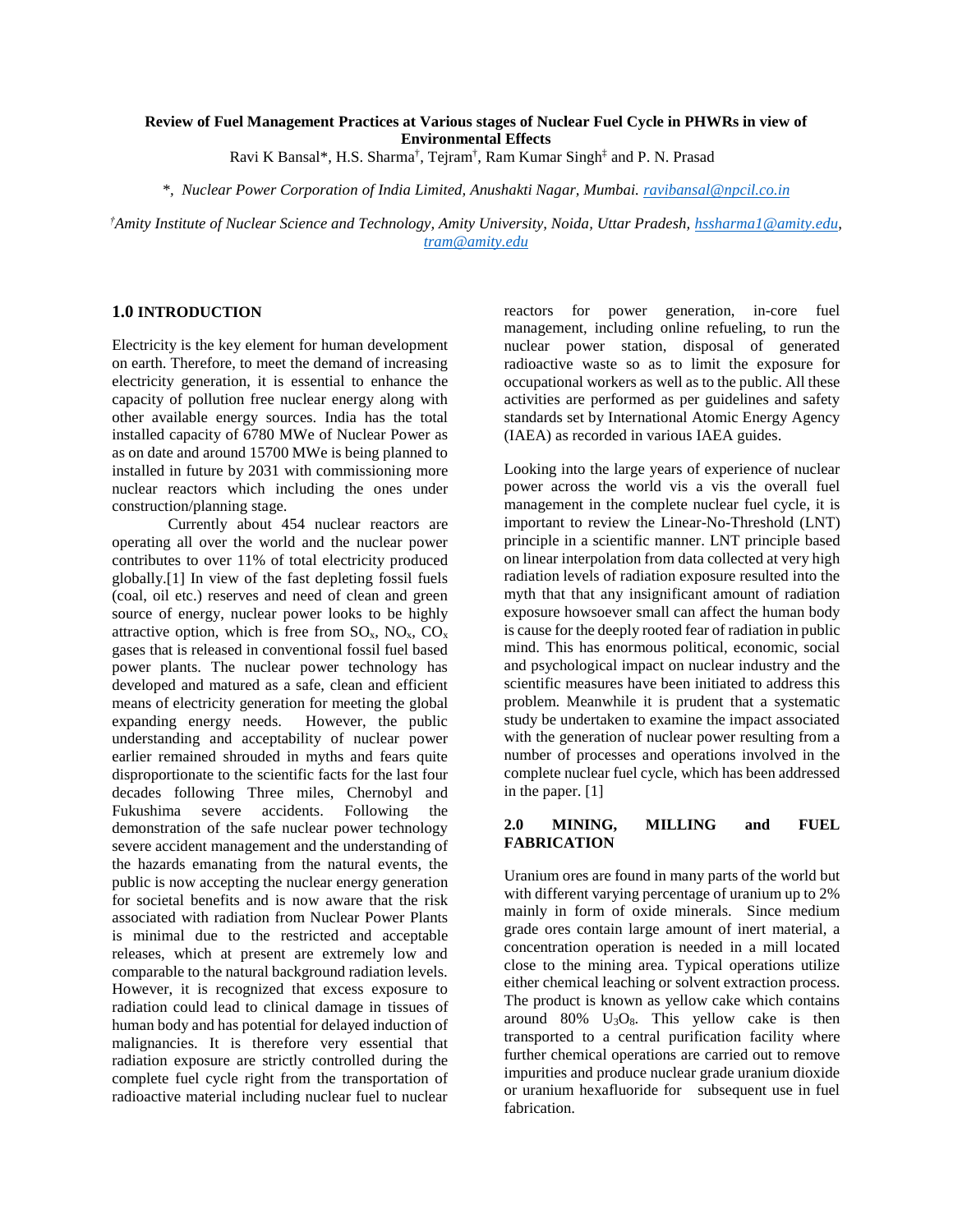Waste from mining and milling activities contain very low concentrations of radioactive material. The longlived radionuclides include Ra-226 and Rn-222 and this has important implications for its management. Rainfall and snowmelt runoff and seepage from stockpiles and areas of uranium process plants are well managed and the releases are extremely below the acceptable levels. The waste rocks produced in mining are used for backfill of mines and the construction of embankments on the mine site etc. Mine-water is as far as possible usually recycled back in the mine and the mill.

The operators of the mine and mill have a comprehensive radiological protection program. The design of tailings pile has a feature that incorporate multilevel barrier for minimizing the migration of contaminants. To achieve optimization in radiological protection, principle of As Low as Reasonably Achievable (ALARA) is used with social and economic factors being taken into account. [2]

During fuel fabrication especially with enriched uranium accidental aggregation of fuel may lead to chain reaction though very improbable but great care in material handling is taken to avoid any such possibility. The presence of toxic Fluorine in fabrication requires a greater care and procedures at this stage. However, the production of  $UO<sub>2</sub>$  elements is now a well-established and almost free from hazards. [3]

With all the controls in place the annual effective annual dose has been less than 5.5mSv in a five year study whereas the AERB limits is 20mSv per year. The annual exposure is estimated to be 1.7 to 3.1 mSv with a mean of 2.49mSv per annum to the members of public and around 65% of the world population receive an annual dose of 1-3mSv p.a. All these doses have been very small as compare the doses of very high natural background in many parts of the world like Ramsar in Iran reach >400mSv/year and Brazil up to 700mSv/year. No harmful effects has been observed in high natural background areas [1], which again calls for a detailed scientific evaluation of LNT principle.

#### **3.0 NUCLEAR FUEL MANAGEMENT in OPERATION of NUCLEAR POWER PLANTS and ENVIRONMENTAL ASPECTS**

The most important contaminants from fossil-fueled power plant operation are carbon dioxide, sulfur dioxide, nitrogen oxides and particulate matter. The combustion process contributes about 10 % of the carbon dioxide emitted to the atmosphere, the remainder being primarily the result of natural decay. Increasing Carbon dioxide levels in atmosphere can

affect the earth's climate as a result of the greenhouse effect. Other gases act as pollutants to the ecosystem and lead to acid rain.

Power generation from nuclear fission of Uranium, which is a nuclear reaction and does not involve any combustion process and therefore  $CO<sub>2</sub>$  and other pollutants unlike a fossil power plant, are not generated. However, due to operation of a Nuclear reactor a large number of radioactive fission and activation products are produced which if not contained and managed may pose threat to the environment. In order to contain and restrict the emissions of radiation and radiation sources, a Defense-In-Depth approach is used by Nuclear Power operators both philosophically and its implementation physically. This means that if there is one barrier to control radiation release is breached; it is backed up by second barrier and so on; for example in PHWRs – First barrier is UO<sub>2</sub> fuel matrix itself, second barrier is Zircaloy cladding of fuel; third barrier is Pressure tube, Fourth barrier is Primary containment, Fifth barrier is Secondary containment and sixth barrier is exclusion boundary of the reactor. The approach encompasses accident prevention, control of abnormal operation, detection of fuel failures and the mitigation in exigencies. Prevention is achieved philosophically by employing various technical and administrative controls and the target is to prevent any incident initiation for prevention of accident and provision of mitigation measures in case of an accident. The next layer involves various countermeasures in sequential manner to control the incident of radioactive release. In this defense-in-depth approach, various physical barriers mentioned above for confinement of radiation and fission products, are enforced.

The fuel has operating power limits beyond which higher amount of volatile fission products especially noble gases(Xe133, halogens etc. may be produced and this can lead to fuel pellet clad interaction under pressure/temperature condition and may damage the cladding. Iodine-131, one of the fission products, is monitored in coolant heavy water routinely every day to check such a breach. With the online refueling, it is possible to remove the defective fuel from the core by refueling individual channel while the reactor is in operation.

In Indian PHWRs, the fuel is loaded in the core in the form of Natural Uranium dioxide in fuel bundles, which has either 19 element pencils or 37 element pencils, depending on the rating of the reactor. Uranium dioxide pellets are stacked in each pencil and encapsulated in zircalloy-4 tube. To replenish the fuel material inside the reactor core, online refueling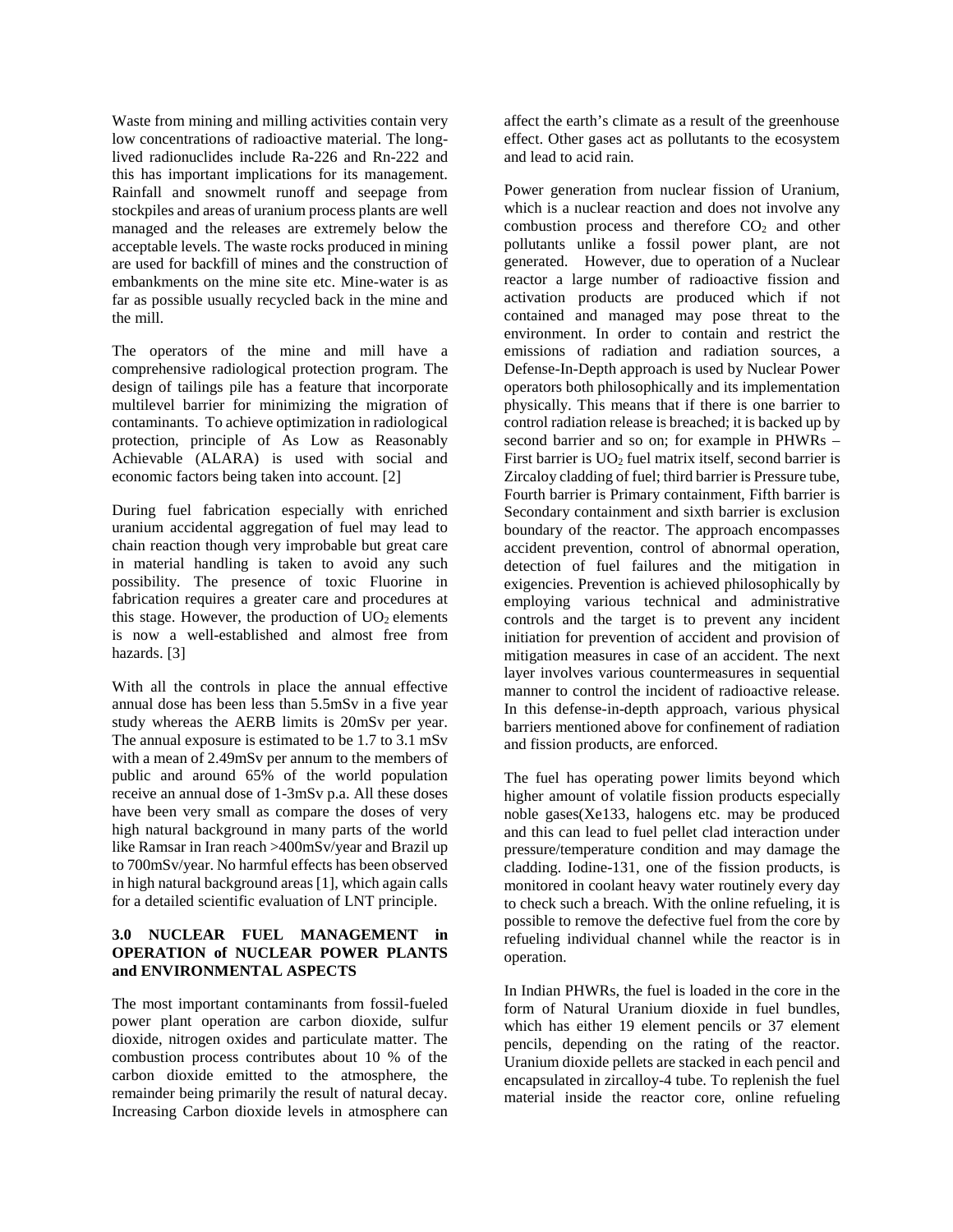system on both sides of the reactor exists. During the operation of reactor and during refueling the integrity of various systems is ensured like fuel pencils, cladding, pressure tubes, Calandria vessel housing of the reactor core etc. The fuel has operating power limits (483KW for 220MWe, beyond which higher amount of volatile fission products may be produced and this could lead to fuel pellet clad interaction under pressure/temperature and may damage the cladding. If this situation arises, the breach in Zircaloy cladding can occur and the fission product may come out of fuel to heavy water coolant in the pressure tubes.Iodine- 131, one of the fission products, is monitored in coolant heavy water routinely every day to check such a breach. With online refueling is possible it is possible to remove the defective fuel from the core by refueling individual channel while the reactor is operating. So the main job remains is to identify the channel containing the defective fuel. This is done by trending I-131 in coolant. Normally this Iodine-131 concentration is less than 2µCi/l and if this concentration increases beyond 10 µCi/lit it becomes imperative that there is a presence of defective/failed fuel inside the core and it should be removed. Apart from fission neutrons there are delayed neutrons present in the core and their concentration ranges up to 0.65% of total neutrons. These neutrons are emitted from fission product precursors like Br-87 and I-137 with half lives of 55 sec and 22 sec respectively. These neutrons are being measured for Delayed neutron counts in BF<sub>3</sub> filled detector with sensitivity of around 4cps/nv (count per second per unit flux) to estimate the change in their population. Whenever there is a defective fuel the corresponding detector reads higher than normal and out of large number of channels in the operating reactor core, the defective bundle/channel is identified using Delayed Neutron (DN) monitoring technique to pin point the location of failure. In this, the variation in the delayed neutron counts from different channels is observed and the data is analyzed for 99% confidence level. Fuel channels showing DN ratios beyond  $1\pm 3$  are trended to ascertain the fact of existence of cladding breach. Individual channel is monitored during refueling and when the failed fuel passes through various neutron flux locations while travelling through the core gives an idea of the individual bundle pair having the failed fuel. This ensures to restrict any radiation release beyond the closed loop of Primary Heat Transport system at all times. If the I-131 increases without removal of defective fuel inside core, the reactor is shut-down till defective fuel is removed to restrict any possible environmental effects.

Improvements based on lessons learnt in fuel design, such as graphite coating, use of split spacer design etc., has been incorporated. Further before transporting fuel to reactor site, 100 % fuel bundles undergo quality assurance check for Helium leak test. After receiving the bundles at the reactor site, fuel bundles are rechecked with helium leak teston statistical basis for any manufacturing, visual defect etc., well before loading in the reactor core. After loading the fuel in the core, In-Core fuel management is done in such a way that the regulatory safety limits on bundle power(limiting conditions for operation at around 46 W/cm) do not exceed and fuel integrity is maintained. Channels for refueling are selected based on the average burn-up (consumption) of the fuel. The channels showing design limit of the burn-up are refueled, employing online bidirectional process. The discharge Spent fuel bundles are kept under Spent Fuel Storage Bay(SFSB) in a large pool of water for cooling for a satisfactory short term storage but it cannot be a permanent disposal facility.  $I^{131}$  is also monitored routinely or health risks like child thyroid and maintained under limits by purification system in SFSB

The spent fuel in SFSB after cooling and decay of short lived fission products are removed for reprocessing in closed fuel cycle and this takes couple of months. At reprocessing plant the fuel is chemically treated by solvent extraction process and a portion of residual fuel is recovered. The gaseous and volatile fission products  $Kr^{85}$ ,  $I^{129}$ , tritium are released during reprocessing. To maintain the emission standards the release of these materials and the liquid and generated solid waste is controlled by standard methods.

The discharge Spent fuel bundles are kept under pool of water known as spent fuel bay for cooling. I131 is also monitored routinely and maintained under limits by purification system in spent fuel bay and normally SFSB iodine is maintained below 1 µCi/lt. The purification is through Ion exchange columns which has both Cation and anion resins to remove iodine radioactivity. Further, the PH of spent fuel bay is maintained basic at around 8.5 by adding chemicals like LiOH and hydrazine, which further help in trapping Iodine. Air ventilation recirculation of spent fuel bay is maintained through activated charcoal filter to ensure the discharges at Below Detectable Level (BDL). Whenever a defective fuel is refueled, the bundle is kept in the fueling machine magazine under purification flow through IX columns till iodine discharges from the fuel bundle comes down to acceptable level wherein it can be safely discharged to spent fuel storage bay. The used exhausted resins from IX- columns are radioactive waste and are stored in waste management facility in concrete canisters after vitrification.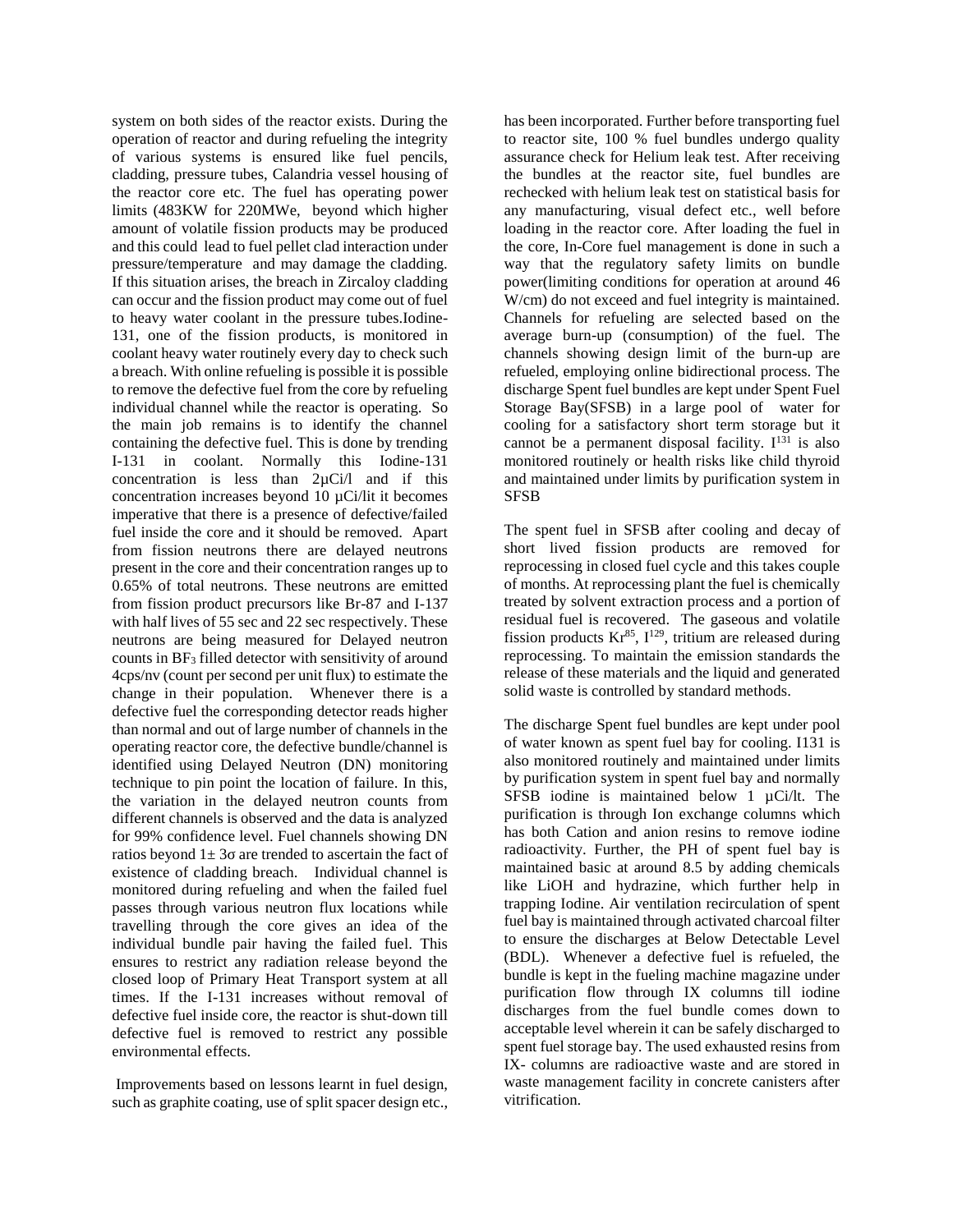During this route, there is no chance of any radiation release to the environment. Now this spent fuel after cooling for six months by which the short half- life radioactive elements decay completely, the fuel is transported for reprocessing. After reprocessing the long-lived radioactive element remain in the radioactive waste and the waste is disposed in repositories in concrete canisters after vitrification. Thus, the entire in-core nuclear fuel cycle till reprocessing ensures minimal release of radiation to environment and is well below within the acceptable limits.

It may be observed that compared to the average background radiation level of 2400µSv/yr and further the limit set by Indian Atomic Energy Regulatory Board (AERB) at 1000 µSv/yr is very conservative because the actual releases from Indian Nuclear sites is less than 5% of the dose limit with all the above measures during the nuclear power plant operation in India. [4 &Fig1]

In Case there are inadvertent deviations in operation of nuclear reactor either natural or induced, various Engineered Safety Features(ESFs) are installed in nuclear power plant to manage design basis accident and response for bringing reactor under safe shut down condition while maintaining the desired safe status of reactor. For situations like Design Extension Conditions that are very improbable, Severe Accident Guidelines are issued to mitigate the situation and limit the radiation releases in public domain.

Further, as a part of nuclear industry safety culture the lessons learnt from any of the events in a nuclear power plant are being shared globally and appropriate measures are implemented for both forward fit and retrofit. This has tremendous effect on the sturdiness of nuclear power reactor throughout the world for maintaining an accident free/limited manageable accidents track record of nuclear power industry.

#### **4.0 SPENT FUEL TRANSPORTATION**

Security and safety is maintained while transporting the spent fuel bundles for reprocessing. The bundles are kept in air cooled Lead Flask to ensure that radiation limits outside the flasks are maintained within acceptable regulatory guidelines. This flask is transported on a long trailer escorted with proper security cover and procedures and under the leadership of a Radiation Safety officer in an emergency vehicle fitted with radiation monitors. The speed of the convoy is limited and travels only in day time. During night time the convoy is halted under police cover and concerned state authorities and regulatory bodies are well informed.

If there is any accidental fall of the flask on the road due to any exigency, the area around the flask is cordoned with display radiation symbol around for alert and traffic is diverted till problem is rectified

Spent fuel from Indian PHWRs are kept in air-cooled Lead flask to ensure that radiation limits outside the flasks remain within acceptable regulatory guidelines. . It is ensured in design of the flask that no inadvertent criticality would occur during transportation. Packaging and Transport of radioactive materials are regulated by international as well as National transport regulations published by IAEA for the safe transport of radioactive materials

#### **5.0 ROLE of NUCLEAR SAFEGUARDS in ENVIRONMENTAL PROTECTION** In the entire fuel cycle whether front end or back end strict vigilance and care is required both at the national and international levels to ensure that nuclear material remains with the authorized agencies. To achieve this Nuclear Material Accounting (NUMAC) and Nuclear Security Procedures like Physical Protection systems

etc. have to be placed in the correct perspective. In India, it is ensured by IAEA safeguarded system for the facilities covered under International IAEA Safeguards as per the agreement with IAEA and rest nuclear facilities are ensured by Domestic Safeguarded system.

#### **6.0 THE CASE OF ACCIDENTS**

The three accidents in Nuclear History viz Three mile island(1979-USA),Chernobyl-1986(Former USSR), Fukushima(2011-Japan) have been widely studied and analyzed and led to large improvements in operations and safety culture of a nuclear power plants worldwide as both forward fitting and backward fitting of the lessons learnt has taken place. These improvements have helped to bring back confidence in nuclear power as safe source of energy. However the Fukushima event which occurred in recent history due to multiple units of nuclear reactor getting affected resulting from natural events of earthquake and tsunami external to the plant and occurred as beyond design basis. This escalated to a level, which inducted severe damage sequences, and consequently a large-scale evacuation of people living in the vicinity was required. One of the experiences gained is that there is a need to review the impact of radiological event in public domain from the psychological trauma on public due to large-scale pre-emptive evacuation due to limitations in the policies because of the foundation on Linear-No- Threshold (LNT) [5, 6]